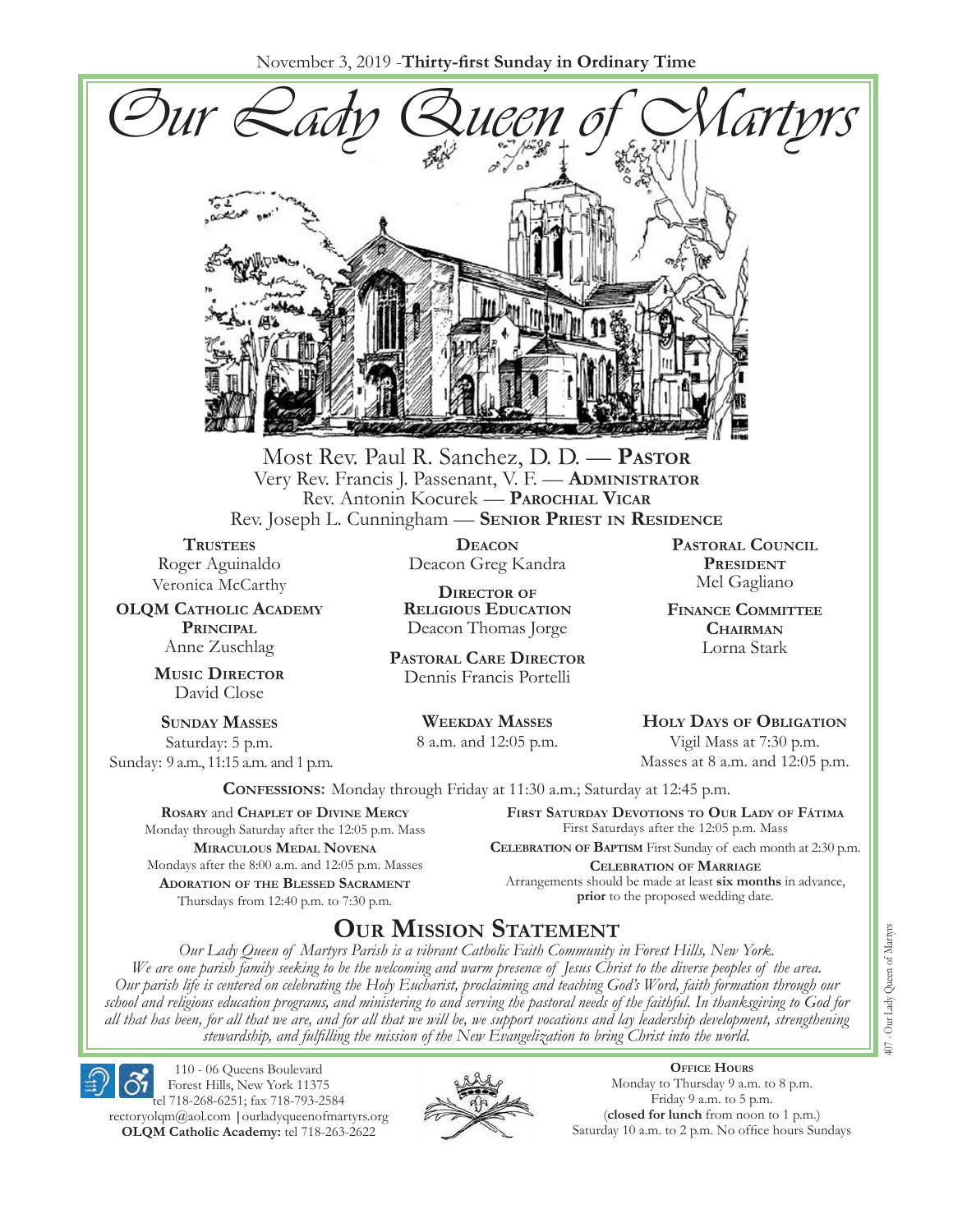# **Masses for the Week**

*Saturday, November 2* **All Souls' Day Masses at 8 a.m., 12:05 p.m. and 5 p.m.**

*Sunday, November 3*

**9 a.m. Family Mass celebrated for the parishioners of Our Lady Queen of Martyrs**

*Children's Liturgy of the Word* 

*Monday, November 4* **Saint Charles Borromeo 8 a.m.** Agnes Barrett **12:05 p.m.** Antoinette and Salvatore Grosso

*Tuesday,November 5*

**8 a.m.** Mary Newman **12:05 p.m***.* Vincenzo and Maria Malizia and family

> *Wednesday, November 6* **8 a.m.** Marie England **12:05 p.m.** Kevin Newman

*Thursday, November 7* **8 a.m.** Laura Wallace-Rhodes **12:05 p.m***.* Gliceria Narog Barao

*Friday, November 8* **8 a.m.** Souls in Purgatory **12:05 p.m***.* Deceased members of the Tortorici family

> *Saturday, November 9* **Dedication of the Lateran Basilica 8 a.m.** Souls in Purgatory **12:05 p.m***.* John Viviano **5 p.m.** Judy and John Hollohan

# **Remember Our Sick**

Blanche Aeppli, Svetlana Abramova, Augusto F. Alvarez, Daniel Alvarez, Aldo Arcomano, Michael Bekman, Alexander Berardino, Peter Berardino, Mark Bradley, Elba Camacho, Shana Clemente, Maria Comacho, Mary Ann Cornell, Irene Cucurella, Tracy Cuva, Joan Donnelly, Norman Doucette, Mary Evanisko, Baby Luka Dudashvili, Stephanie Feldman, Michael Flannery, Alice Fromer, Pat Gmerek, Ann Harding, Sean Harrison, Robert Heyer, René Hojilla, Giles Houghton, Michael H. Jordan, Anncarol Macho, Carmen Leon Marin, Liz Maryon, Artur Mavashev, Louie Mavashev, Marina Mavashev, Anthony Mendola, Mariana Menoscal, Mark Myers, Veronica Nissan, Maria Ojeda, Richard O'Keeffe, Barbara Pacheco, Connie Panaralla, Clara Patoff, Grace Plank, Maureen Piatt, Nancy Piotrowski, Bonnie Post, Veronica Pulanski, Nicole Rappa, Scott Salbo, Dr. Anthony Sarro, Scaturro family, Frank Soriente, Steven Strumpf, Wong Wai Suet, John Taddeo, Chris Townley, Maria Viesta, Brittany Zaita—**and all parishioners currently in nursing homes, hospitals or confined to their homes**

# **Main Events of the Week**



**10 a.m.,** *rectory (enter through glass door off 72nd Rd):* **Bible Study** 

**2:30 p.m.,** *church:* **Baptisms**

*Monday, November 4* **7 p.m.,** *rectory:* **Bereavement Support Group meeting**

> *Tuesday, November 5* **7:30 p.m.,** *choir loft:* **Choir Rehearsal**

*Wednesday, November 6* **RELIGIOUS EDUCATION 3:45**–**5 p.m.,** *levels 1, 2, 3 and 4 class*

**7**–**8:15 p.m.,** *levels 5, 6, Confirmation, FFO  I*

*Thursday, November 7* **After 12:05 p.m. Mass,** *church:*  **Exposition and Adoration of the Blessed Sacrament**

> **2:30 p.m.,** *nursing home:*  **Forest Hills Nursing Home Mass**

**7:30 p.m.** *church:* **Benediction**

*Friday, November 8* **7:30 p.m.,** *rectory (enter through glass door off 72nd Rd):*  **Charismatic Prayer Group meeting**

*Saturday, November 9* **10:30 a.m.,** *church:* **Fox Funeral Memorial Mass**

*Rectory = basement meeting room*

*Sunday Only, November 10* **9 a.m. to noon,** *front of church on Ascan Ave:*  **St. Vincent de Paul Donation Truck will accept drop-offs of new and gently used clothing**

# **Remember Our Deceased**

Edward Dougherty Edison Granizo Roza Nazi

#### **We pray for the men and women of our Armed Forces serving in the U.S. and abroad**

Eric Böhm, Sergio Borrero, Thaddeus Buenaventura, Ricardo Cantillo, Bobby DiTroia, Armando Fellin, Andrew Gonzalez, A. Jay James, William (Will) Klos, Michael Le Floch, Louis Mannino, Jean-Marc Moïse, Brian Quinn, Justin Pabse, Adam Rearick, Rodney Ross, McNeely Royal, Victoria Tissler-Bacca, Charles Torres, Jose J. Vaz, Mollie Rae Whitley, William Youssef, Phillip Whitley, Jeff Zabala. **Please pray for all who risk their lives for our safety, including police, fire, corrections and military personnel.**

Queen of Martyrs 407 - Our Lady Queen of Martyrs Our Lady  $+00$ 

WELCOME! Sound-enhancing assistive listening device is available if you have trouble hearing during Mass. Please visit the sacristy for information. If a disability makes it difficult for you to fully participate at Mass or other activities of our parish, email our **Parish Advocate for Persons with Disabilities**, Karen Mongiello, at [disabilities.olqm@gmail.com](mailto:disabilities.olqm@gmail.com), to make your special needs known.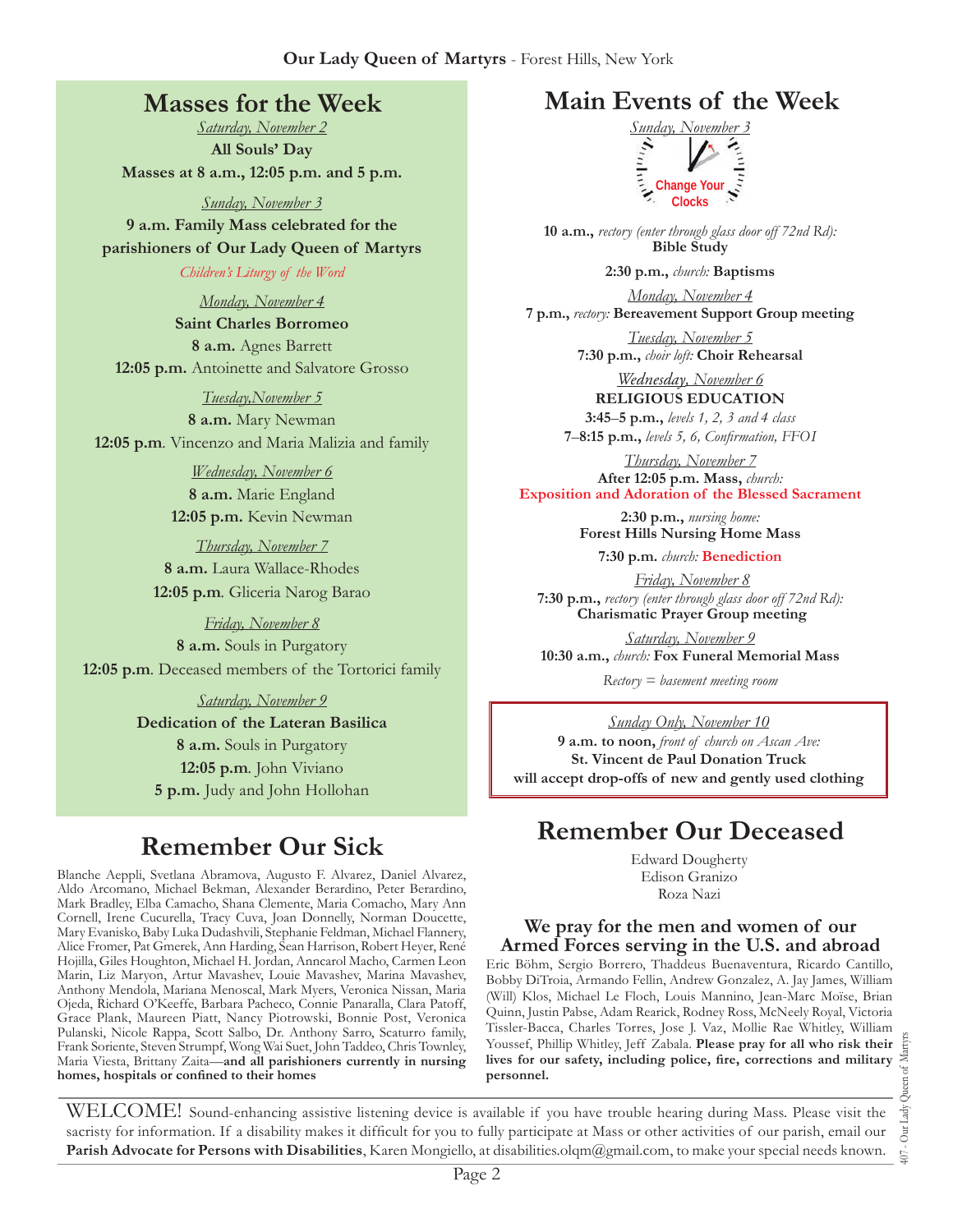# **Sunday Mass Assignments Order of Mass**

# **Saturday, November 2**

*5 p.m.* 

*Celebrant:* Father Cunningham *Lectors:* Bettyanne McDonough, John Doyle *Leader of Song:* Joe Annese *EMHCs:* Sandy Singh, Kathy Scapp, Mark Scapp

#### **Sunday, November 3**

*9 a.m.* 

*Celebrant:* Bishop Sanchez *First Communion Family Blessing*

*Lectors:* David Lee, Gina Warshaw *Leader of Song:* Cheryl Manrique

#### *Children's Liturgy of the Word:* Carla Christian

*EMHCs:* Richie Perl, Theresa Bryant, Pat Abes, Therese Michael

#### *11:15 a.m.*

*Celebrant:* Father Passenant *Altar Server Installation*

*Lectors:* Gregory Stein, Irma Cruso *Leader of Song:* Jennifer Gliere *EMHCs:* Lilia Penagos, Aracelly Torres, Angela Damone

*1 p.m.* 

### *Celebrant:* Father Antonin

*Lectors:* Siobhain Kandra, Joanie Molina *Leader of Song:* Jennifer Gliere *EMHCs:* Bettyanne McDonough, Beth Barretto, Al Smith *Members of the Altar Server Society at all Sunday Masses*

**Thank you to all those who serve as ushers**

# **Two Special Presentations on November 16 & 17**

**Free Seminar on Faith-Based Estate & Legacy Planning Saturday, November 16th at 10 a.m.** 

RSVP required. Call the rectory at 718-268-6251.

#### **Poverty in Our City & the Response of Catholic Charities Sunday, November 17th at 10 a.m.**

Msgr. Alfred LoPinto, Vicar for Human Services, will speak about the diocese's anti-poverty efforts. Light refreshments will be provided.

Both events will be in the rectory basement meeting room. All are invited. We want as many people as possible to attend. *See today's bulletin insert for complete details!* 

**Thirty-first Sunday of Ordinary Time** *Cycle C—Choir Mass 11:15 a.m.*

**Entrance** *Missal #537—*"All Creatures of Our God and King"

**Mass Parts:** Mass of Creation

**First Reading** *Missal pg. 229—*Wisdom 11:22–12:2

**Responsorial Psalm**—Missal pgs. 229-230

**Second Reading:** *Missal pg. 230—*2 Thessalonians 1:11–2:2

**Gospel:** *Missal pg. 230—*Luke 19:1-10

**Homily**

**OFFERTORY** "Just As I Am" *(R. Powell)—Choir Missal #508—*"God of Mercy"

**Communion** "Ave Verum" (*C. Saint-Saëns)—Choir*  Organ Meditation *Missal #323—*"Gift of Finest Wheat"

**Closing Hymn** *Missal #419—*"The Church's One Foundation"

# **Second Collections**

›› Today's second collection is for maintenance of the OLQM Catholic Academy building. There is also an envelope for major repairs. ›› Sunday, November 10, the second collection will be for holiday church cleaning. There is also an envelope for the Archdiocese of Military Services.

›› Please use the blue envelope at any time to contribute to the Parish Endowment Fund or, at our Parish Giving portal, select Blue Envelope from the pull-down menu. Read more at ourladyqueenofmartyrs.org/blue-envelope.

# **Sacred Music Society Sweepstakes**

Twice a year we invite you to participate in this important fundraising activity that helps us continue the special liturgies and concerts presented by the Sacred Music Society. Only 100 tickets will be sold—your winning probability is very good! **Tickets \$50 each. Winner receives \$1,000**. Tickets will be on sale in the church vestibule after Sunday Masses the weekends of **Nov 9/10, Nov 16/17 & Nov 23/24**. Sweepstakes drawing is Sunday, Nov 24 after 1 p.m. Mass. Please say "hi" to the members of our choir after Mass, and please purchase a Sweepstakes ticket!

#### **ANNUAL CHRISTMAS CONCERT IS SUNDAY, DECEMBER 15 AT 4 P.M.**

**Thank you for supporting the Sacred Music Society.**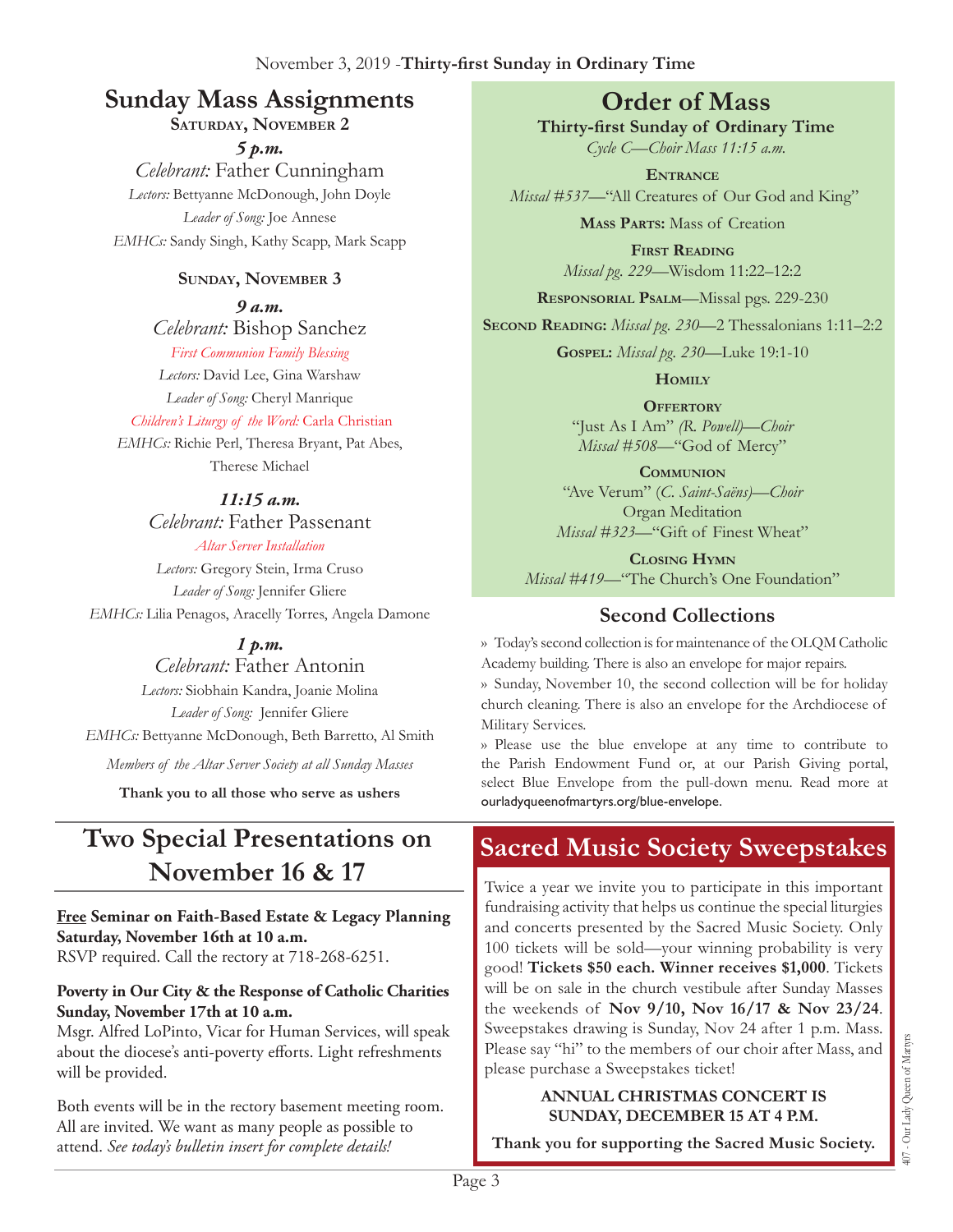# **Remembrances for the Month of November**

*by Dennis Portelli, Pastoral Care Director*

In our special way during the year, and especially in Nc souls of our faithfully departed brothers and sisters. We last five years through a reading of their names at the below are the names of those who departed this past n our special way during the year, and especially in November, Our Lady Queen of Martyrs remembers the souls of our faithfully departed brothers and sisters. We will be remembering those we buried here during the last five years through a reading of their names at the Masses throughout the month of November. Listed

Ronald J. Mahler Melania Salcedo Theresa Scida John David Maher Maria Balbina Keany Robert I. Ronan Vincia Royer Josiah B. Boulet Sally Jean Conlon Don Clancy Vincent J. Schwarz Grace Aumuller Richard Kuhn Rosaleen Healy

John B. Curcio William Heskin Juan Sebastian Padilla Moreno Giuseppa Rappa Frank Zaboretzky Gisele Bertrand Diana Josephine Tejada Jadwiga Wyszetycka Vistalia Garcia Dorothy V. Weber Edfdie Yee John Francis Fay Robert Johnson Virginia Godinez

Dorothy A. Dolan Francis Xavier Keany Marguerite Drucker Dominga Paragas Irene Vaccaro Veronica E. Lizzul Herando Segura Jaime Perdomo Grace Watt Saundra Hollingsworth Angela Margiotta Mary Helena Viglianco Edward J. Flood James J. Walsh Eileen Claire Millius

Lucretia Keegan Michael F. Mancino Carmen De La Garza Joan Miranda Colman Haas Earl Woods Sheila Mary McGowan Vincent Liggio Alma Nieves Roza Nazi Wing So Edward Dougherty Zoila Giron

# **Fox Funeral Home Memorial Mass Saturday, November 9 at 10:30 a.m.**

This annual memorial Mass is arranged by the Baxter family associated with Fox Funeral Home. They graciously accommodate anyone who attends and ask for a candle to be lit for a deceased loved one. All are invited to attend.



**MEMORIAL CANDLES:** *If you would like to remember the souls of your loved ones in an individual way with a memorial candle at the Sacred Heart of Jesus altar, please contact Dennis Portelli, OLQM Pastoral Care Director.*

# **Bereavement Support Is Available**

Meetings are the first and third Mondays of the month. **Nov 4 & 18, Dec 9** (one meeting) from 7–9 p.m. in the rectory basement meeting room. The parish bereavement support group offers help and healing for the hurt of losing a loved one. If you are joining for the first time, an RSVP is required. Contact the group facilitator, Commissioned Lay Pastoral Leader Yorke Mizelle, at [ymizelle@gmail.com](mailto:ymizelle@nyc.rr.com), or call the rectory at 718-268-6251.



New or "Like New" clothing for men, women and children needed.

**THANK YOU!** 

#### Clothing Drop-Off Donations Accepted

One day only Sunday November 10 9AM to Noon

Bring your items to the St. Vincent de Paul truck parked near the church entrance

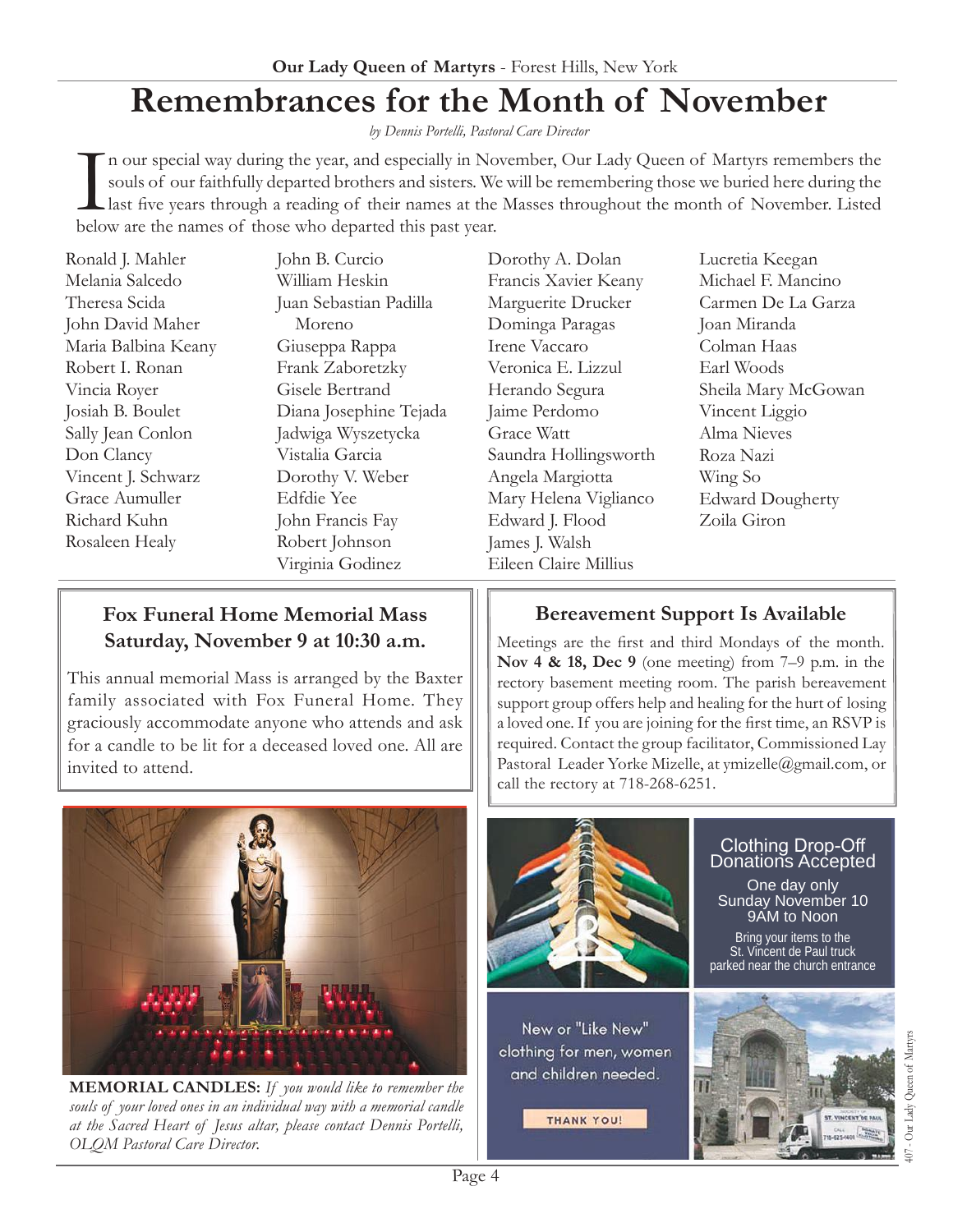# **Message from His Holiness Pope Francis Reflections for World Day of the Poor**

*As we contemplate the needs of the poor, we will be reprinting the words of Pope Francis in the coming weeks — taken from his message for the third World Day of the Poor (November 17).*

#### **The hope of the poor will not perish forever** (Ps 9:19)

"These words of the Psalm remain timely. They express a profound truth that faith impresses above all on the hearts of the poor, restoring lost hope in the face of injustice, sufferings and the uncertainties of life.

"The Psalmist describes the condition of the poor and the arrogance of those who oppress them (cf. 10, 1-10). He invokes God's judgment to restore justice and overcome evil (cf. 10, 14-15). In his words, we hear an echo of age-old questions. How can God tolerate this disparity? How can he let the poor be humiliated without coming to their aid? Why does he allow oppressors to prosper instead of condemning their conduct, especially in the light of the sufferings of the poor?

"The Psalm was composed at a time of great economic development that, as often happens, also led to serious social imbalances. The inequitable distribution of wealth created a significant number of poor people, whose condition appeared all the more dramatic in comparison with the wealth attained by a privileged few. The Psalmist, observing the situation, paints a picture as realistic as it is true.

"It was a time when arrogant and ungodly people hounded the poor, seeking to take possession even of what little they had, and to reduce them to bondage. The situation is not much different today. The economic crisis has not prevented large groups of people from accumulating fortunes that often appear all the more incongruous when, in the streets of our cities, we daily encounter great numbers of the poor who lack the bare necessities of life and are at times harassed and exploited. The words of Book of Revelation come to mind: 'You say, I am rich, I have prospered, and I need nothing. You do not realize that you are wretched, pitiable, poor, blind and naked' (Rev 3:17). The centuries pass, but the condition of rich and poor remains constant, as if history has taught us nothing. The words of the Psalm, then, are not about the past, but about our present, as it stands before God's judgment."

\*\*\*\* *If you are interested in Catholic social teaching in action, please join us. Contact Bishop Sanchez or Father Passenant in person, by phone, or email them care of [rectoryolqm@aol.com.](mailto:rectoryolqm@aol.com) Also join us in the rectory when we have our next meeting. Dates and times will be announced in the bulletin and from the pulpit. To learn more about legislative issues that impact us as Catholics and how you can express your opinion to our elected officials, sign up for "action alerts" from the New York State Catholic Conference.* 

**[www.nyscatholic.org/nys-catholic-conference-action-center](https://www.nyscatholic.org/nys-catholic-conference-action-center/)**

# **Save These Dates for Our Clothing, Food and Toy Drives**

Need grows as the holidays near! **St. Vincent de Paul Clothing Donation Truck** visits once more for 2019 on Sunday, November 10, from 9 a.m. to noon. (Please do not drop off your item before the 10th because we do not have storage space.) **Thanksgiving Canned Food Drive** will be the weekend before Thanksgiving and at the 10 a.m.

Thanksgiving Day Mass (November 28). Bring donations of canned and nonperishable food to Mass with you. Unwrapped gifts for the **Giving Tree Toy Drive** will be accepted the weekends of the first and second Sundays of Advent (December 1 and December 8) so that Catholic Charities can distribute them to families in time for Christmas.

| <b>Weekly Collections</b>                                                                                                                                                                                                            |                                       |                                       | <b>Contact Us</b>                                                |                                                                    |
|--------------------------------------------------------------------------------------------------------------------------------------------------------------------------------------------------------------------------------------|---------------------------------------|---------------------------------------|------------------------------------------------------------------|--------------------------------------------------------------------|
| Candle Offerings<br>1st Collection                                                                                                                                                                                                   | <b>Oct 20</b><br>1,646.00<br>9,624.00 | <b>Oct 27</b><br>1,416.00<br>9,048.00 | <b>BY EMAIL</b><br><b>Rectory Office:</b><br>rectoryolgm@aol.com | <b>BY TELEPHONE</b><br>Rectory Office:<br>718-268-6251             |
| 2nd Collection                                                                                                                                                                                                                       | 2,009.00<br>(parish youth)            | 2,549.00<br>(winter fuel)             | Pastor's Office:<br>pastorolqm@aol.com                           | <b>Emergency</b> (last rites)<br>718-810-9788 (after office hours) |
| Online Parish Giving<br>Mail In                                                                                                                                                                                                      | 1,380.00<br>350.00                    | 1,385.00<br>350.00                    | Administrator's Office:<br>admn.olqm@yahoo.com                   | OLQM Catholic Academy:<br>718-263-2622                             |
| TOTAL                                                                                                                                                                                                                                | 15,009.00                             | 14,748.00                             | <b>Bulletin Subjects:</b><br>olgmcomm@aol.com                    | Religious Education Office:<br>718-263-0907                        |
| Weekly Income Needed*<br>Surplus/(Deficit)                                                                                                                                                                                           | 21,250.00<br>(6,241.00)               | 21,250.00<br>(6,502.00)               | <b>OLQM</b> Catholic Academy<br>info@olgmca.org                  | <b>RCIA Office:</b><br>718-268-6251, ext. 27                       |
| *Amount needed weekly to meet church expenses. Figures unaudited. Totals do not reflect<br>other income sources. Our goal is to cover parish expenses through higher first collections to<br>ensure a fiscally sound position, witho |                                       |                                       | Pastoral Care Office:<br>dfport@gmail.com                        | OLQM Charity Outreach:<br>718-268-6251, ext. 43                    |
| <b>Special Collection</b>                                                                                                                                                                                                            |                                       |                                       | Religious Education Office:<br>olgmreled@gmail.com               | <b>ONLINE</b><br>Website:                                          |
| Oct 20: World Mission Sunday<br>\$3,173.00<br>Special collections taken throughout the year do not accrue to our parish and are<br>not included in the weekly collection total.                                                      |                                       |                                       | <b>RCIA Office:</b><br>olgmrcia@gmail.com                        | www.ourladyqueenofmartyrs.org<br>Facebook, Twitter and Instagram:  |
| Please remember the Roman Catholic Church of                                                                                                                                                                                         |                                       |                                       | Deacon Greg Kandra:<br>dcngreg@gmail.com                         | @OLQMChurch                                                        |
| Our Lady Queen of Martyrs in your will and estate planning.<br>Contact Bishop Sanchez or Father Passenant at 718-268-6251.                                                                                                           |                                       |                                       | Disabilities Advocate:<br>disabilities.olqm@gmail.com            | OLQM Catholic Academy:<br>www.olqmca.org                           |